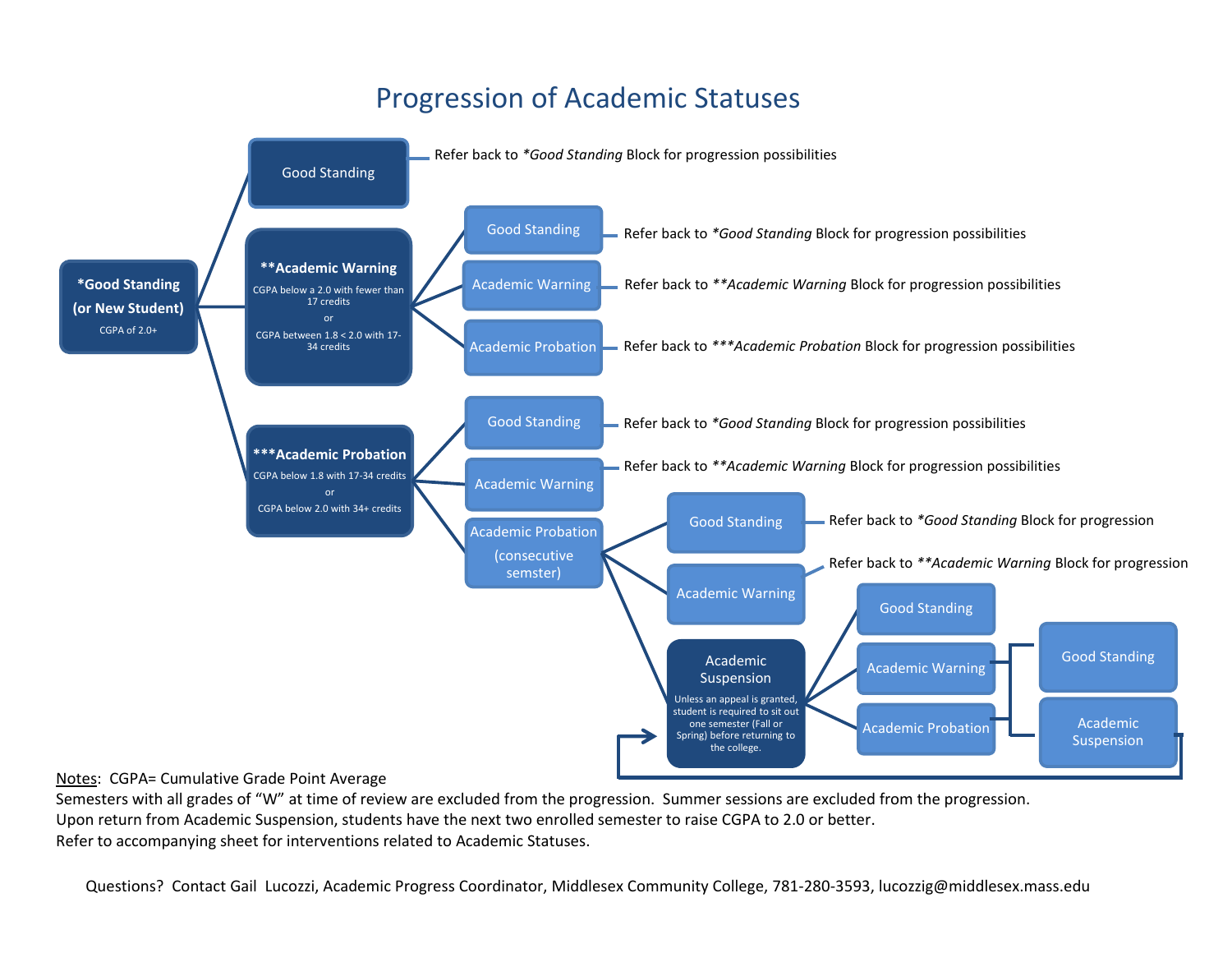## Academic Progress Interventions

| <b>Academic Standing</b>                            | Criteria                                                                              | Intervention                                                                                                                                                                                                                                                            |
|-----------------------------------------------------|---------------------------------------------------------------------------------------|-------------------------------------------------------------------------------------------------------------------------------------------------------------------------------------------------------------------------------------------------------------------------|
| <b>Academic Warning</b>                             | Students who have earned less than 17 credits with<br>a CGPA below 2.0                | Student is required to complete the online workshop and must fill out survey<br>upon completion of workshop to have hold removed the next business day.                                                                                                                 |
|                                                     | Students who have earned 17-34 credits with a<br>CGPA of 1.8 or greater and below 2.0 |                                                                                                                                                                                                                                                                         |
| Academic Probation                                  | Students who have earned 17-34 credits with a<br>CGPA below 1.8                       | Student is required to successfully complete intervention coursework. PSY<br>125 or IDS 110 (can substitute ENG 092). Specific class is determined by ENG<br>eligibility, refer to student's academic holds or page 3 of this handout.                                  |
|                                                     | Students who have earned 34+ credits with a CGPA<br>below 2.0                         | No mandatory intervention.<br>Student can take PSY 125 if otherwise eligible.                                                                                                                                                                                           |
| <b>Academic Probation-</b><br>consecutive semesters | All students regardless of credits                                                    | If student was previously required to take IDS 110 and has now become PSY<br>125 eligible, student must take PSY 125.                                                                                                                                                   |
| <b>Academic Suspension</b>                          | All students regardless of credits                                                    | -Student must sit out one or more semesters unless an appeal is granted for<br>immediate return. (Summer not included).<br>-Upon return, students, regardless of credits, have two semesters to raise<br>their CGPA to a 2.0 or better or they will be suspended again. |

| Intervention                                    | Information:                                                                                                                         |                                                                                                                                 |
|-------------------------------------------------|--------------------------------------------------------------------------------------------------------------------------------------|---------------------------------------------------------------------------------------------------------------------------------|
| Online Workshop                                 | <b>Academic Warning</b>                                                                                                              | The online workshop can be found at:<br>https://www.middlesex.mass.edu/academicstanding/warning.aspx                            |
| <b>PSY 125:</b><br><b>Psychology of Success</b> | -Required for Academic Probation students who have earned 17-34 credits and are English Comp 1 (ENG 101) eligible                    |                                                                                                                                 |
|                                                 | -If required, MUST be successfully completed                                                                                         |                                                                                                                                 |
|                                                 | -Not required for any student who has earned more than 34 credits or who has already successfully completed the course               |                                                                                                                                 |
|                                                 | -Open to ANY student on Academic Probation, whether they have a hold or not, provided they are ENG 101 eligible                      |                                                                                                                                 |
|                                                 | -Students with Explorations holds who become eligible for PSY 125 should take PSY 125 instead (Notify Academic Progress Coordinator) |                                                                                                                                 |
|                                                 | -Required for Academic Probation students who have earned 17-34 credits and are not English Comp 1 (ENG 101) eligible                |                                                                                                                                 |
| <b>IDS 110:</b>                                 | -If required, MUST be successfully completed                                                                                         |                                                                                                                                 |
| The Choices We Make                             | -Not required for any student who has earned more than 34 credits.                                                                   |                                                                                                                                 |
| (ENG 092 will be accepted as a<br>substiture)   | -ENG 092 completed prior to AP status does not apply as required coursework but can be repeated to apply if appropriate              |                                                                                                                                 |
|                                                 |                                                                                                                                      | -Students with IDS 110 holds who become eligible for PSY 125 should take PSY 125 instead (Notify Academic Progress Coordinator) |

Questions? Contact Gail Lucozzi, Academic Progress Coordinator, Middlesex Community College, 781-280-3593, lucozzig@middlesex.mass.edu